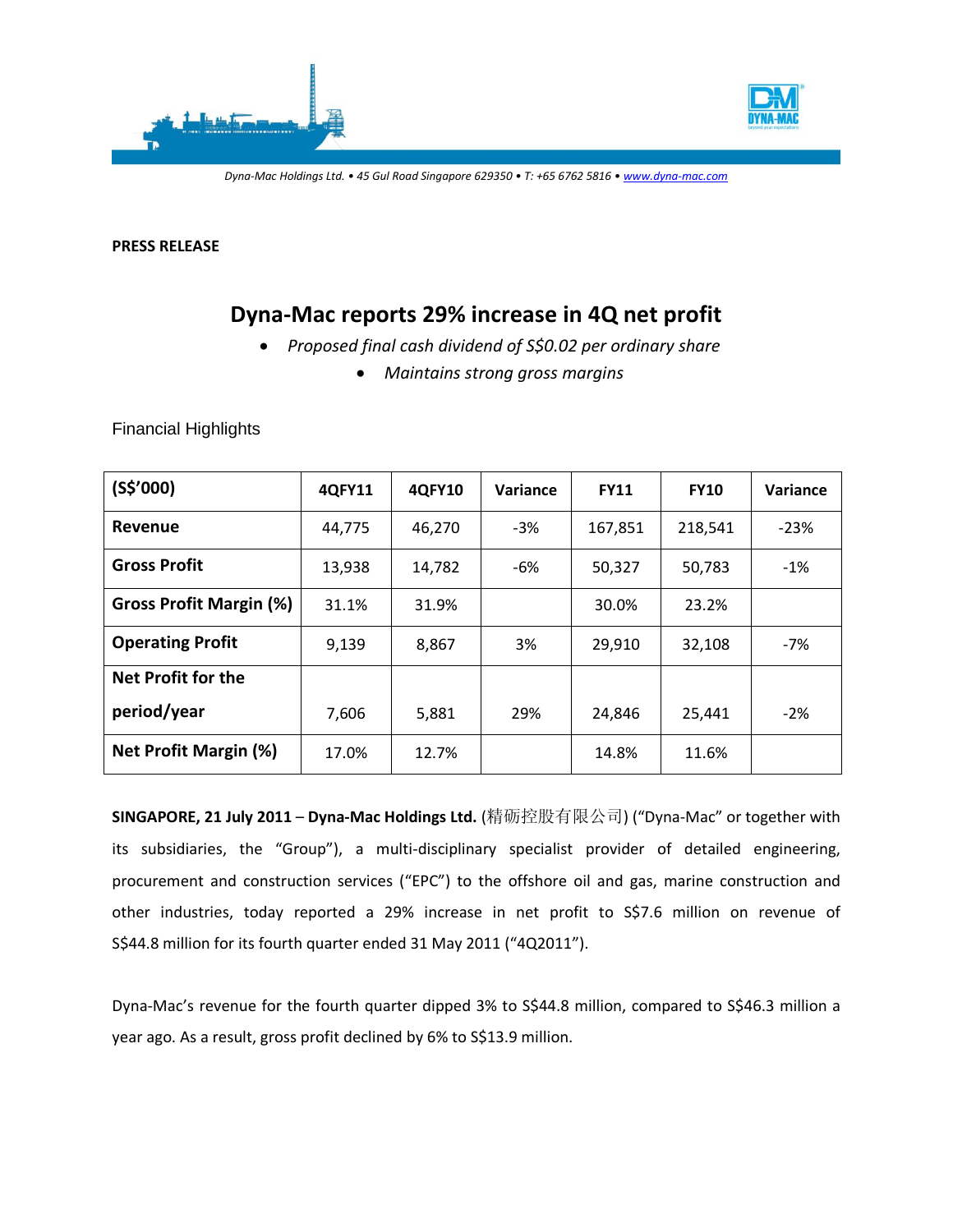On a 12-month basis, the Group reported revenue and net profit of S\$167.9 million and S\$24.8 million for FY2011, compared to S\$218.5 million and S\$25.5 million in the previous year, respectively. The revenue decline was largely due to the slowdown in activities in the oil and gas industry following the oil spill disaster in the Gulf of Mexico in April 2010. Back then, the US federal government ordered a moratorium which was subsequent lifted in the fourth quarter of 2010.

In spite of this, the Group achieved a much improved gross profit margin of 30% for FY2011, up from 23% a year ago. This was due to a reversal of contingent costs related to projects completed in previous years and the completion of high-margin projects.

#### *Outlook*

Oil prices are expected to remain buoyant in view of current market dynamics and OPEC's recent decision of not raising its official output quotas. At the same time, oil prices are expected to be volatile amid increased uncertainties in global macroeconomic conditions, such as heightened concerns over the European sovereign debt issue, softening US economic data, and speed of recovery of the Japanese economy following the nuclear fallout amongst other factors.

"High oil prices and the resumption of deepwater drilling activities in the Gulf of Mexico will continue to encourage demand for our services. While two of our projects have been rescheduled to commence in the last quarter of 2011, we are pleased to have secured two recent projects from the Keppel Group that will also contribute to our performance in FY2012," said Mr Desmond Lim Tze Jong (林智勇), Executive Chairman & CEO.

He continued, "At the same time, we continue to enjoy strong support from our long-standing customers such as SBM Offshore, Modec and Bumi Armada. We are also optimistic of securing more projects in the near future."

The Group's order book as at to date, consisting of existing and new projects, is about S\$117 million including two projects worth S\$18 million which were awarded by the Keppel Group following the collaboration agreement. Barring any unforeseen circumstances, the Group believes that the outlook for the coming financial year will remain cautiously optimistic.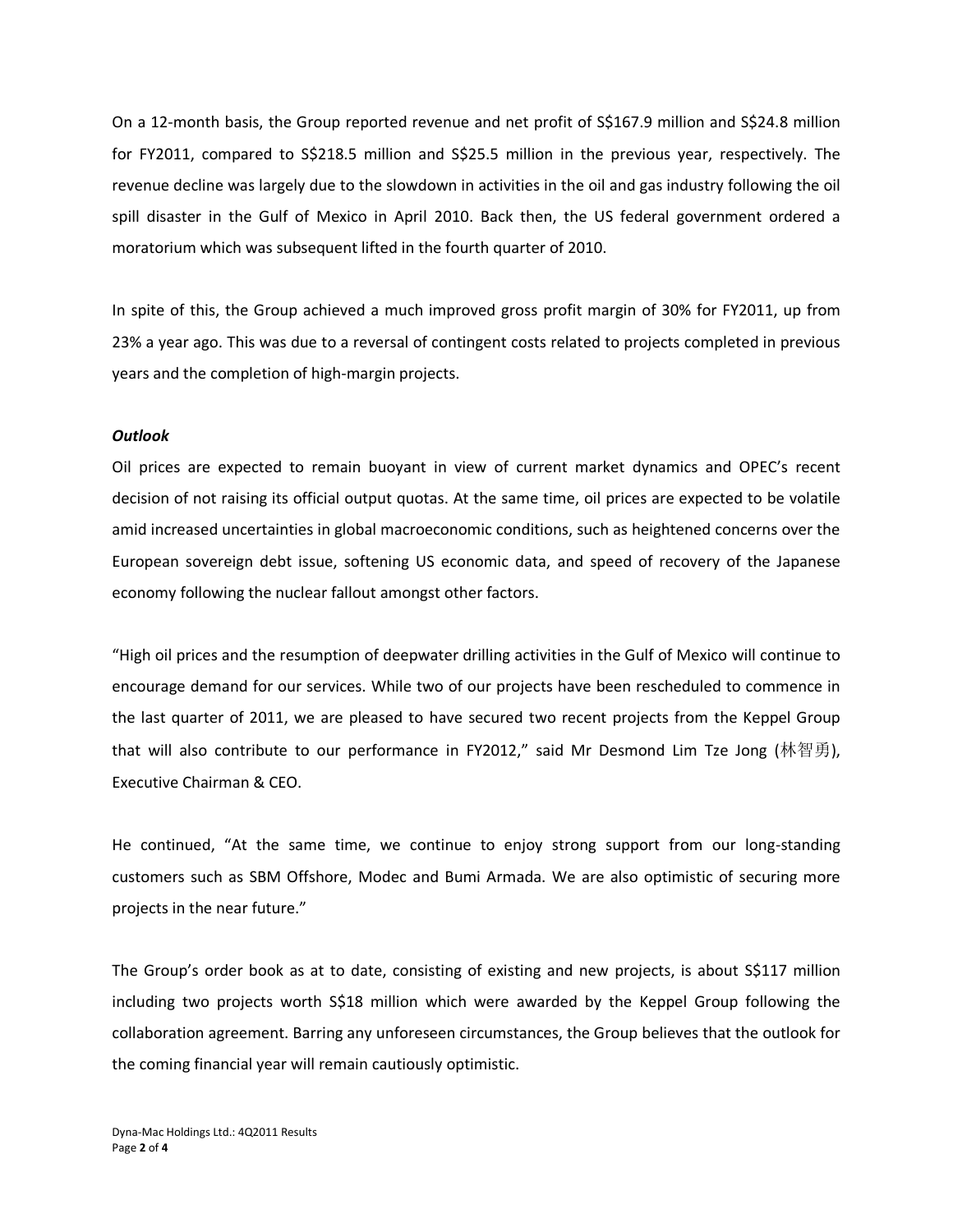### **Dividend**

The Group is proposing a final cash dividend of S\$0.02 for FY2011 which is subject to shareholders' approval at its forthcoming annual general meeting.

### **About Dyna-Mac**

**Dyna-Mac Holdings Ltd.** (精砺控股有限公司) ("Dyna-Mac" or the "Group") is a multi-disciplinary specialist provider of detailed engineering, procurement and construction services ("EPC") to the offshore oil and gas, marine construction and other industries. The Group's customers are amongst the world's largest owners and operators of FPSOs/FSOs and semi-submersibles as well as multinational engineering companies in the marine and oil and gas industries.

The Group's principal business is in the fabrication and assembly of topside modules for floating, production, storage and offloading vessels ("FPSOs") and floating, storage and offloading vessels ("FSOs") in Singapore. On an ad hoc basis, the Group also undertakes general engineering and fabrication services for specialized structures for semi-submersibles and sub-sea products. Over the last 11 years, Dyna-Mac has established a reputation as a reliable specialist in this business and has successfully completed over 130 topside modules with the largest single module load out of 1,520 tons.

Located in Singapore, the Group's yard facilities have a combined gross land area of 140,300 square metres and a maximum annual fabrication capacity of approximately 25,000 tons. Its Main Yard has an uninterrupted waterfront shoreline, approximately 300 metres in length and a depth of up to nine metres, and a load-out bay integrated into the waterfront shoreline, with the capacity to load out heavy structures such as FPUs and topside modules of up to 27,000 tons onto carrier ships or barges.

#### # # #

Collins Stewart Pte. Limited ("Collins Stewart") is the Issue Manager of the Group's Initial Public Offering. Collins Stewart, together with UOB Kay Hian Private Limited, are the Joint Underwriters and Joint Placement Agents of the Invitation.

Dyna-Mac Holdings Ltd.: 4Q2011 Results **For more information, please contact:** August Consulting Tel: 65 6733 8873 Winston Choo[, winston@august.com.sg](mailto:winston@august.com.sg) Silvia Heng, [silvia@august.com.sg](mailto:silvia@august.com.sg) Boo Puay Yang, [puayyang@august.com.sg](mailto:puayyang@august.com.sg)

Page **3** of **4**